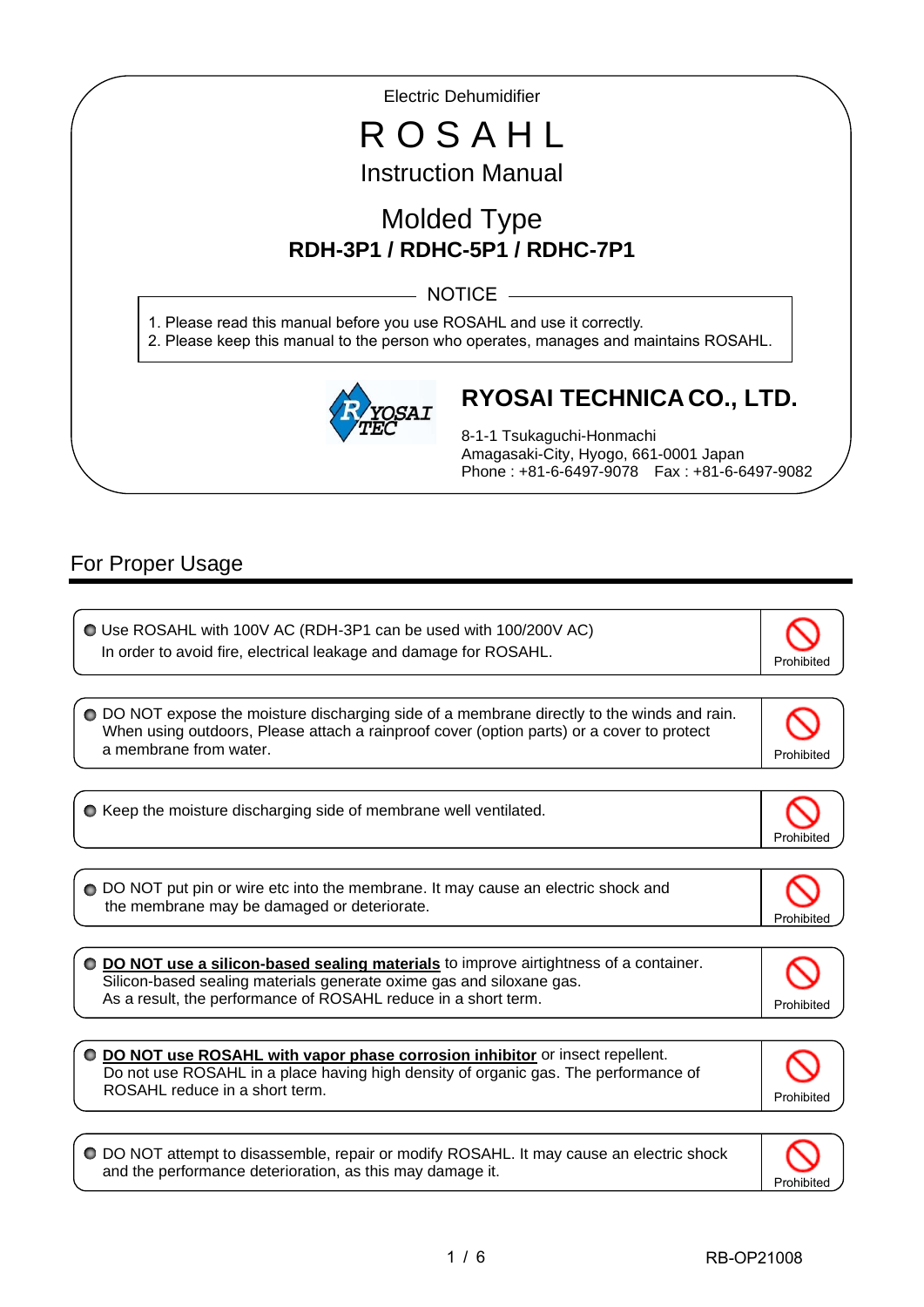#### **Installation**

I

Make a moisture discharging hole and installation hole for the following dimensions on the container and attach ROSAHL with screws.

 Note 1) Processed dimensions for Moisture discharging hole and Installation hole, refer to Table 1. Note 2) Processed dimensions for Rainproof cover, refer to Table 2.

| Table 1. Installation dimensions (mm) |         |          |          |
|---------------------------------------|---------|----------|----------|
| Model name                            | RDH-3P1 | RDHC-5P1 | RDHC-7P1 |
| Dim. a                                | 57      |          | 120      |
| Dim. b                                | 73      |          | 106      |
| Dim. c                                | 5       |          |          |
| Dim. d                                | 35      |          | 75       |
| Dim. e                                | 35      |          | 75       |

**Table 2. Rainproof cover installation dimensions (mm) \*Option parts**

| Model name      | RDH-3P1 | RDHC-5P1 | RDHC-7P1 |
|-----------------|---------|----------|----------|
| Dim. f          | 85      | 175      |          |
| Dim. q          | 57.5    | 67.5     |          |
| Dim. h          | 57.5    | 82.5     |          |
| Rainproof cover | For     | For      |          |
| Model name      | RDH-3J1 | RDH-7J1  |          |



### Precautions for Use of ROSAHL

- 1) Confirm the dehumidifying / humidifying surface of a membrane not to get a wrong direction before installation. Attaching ROSAHL by mistake will adversely affect several things in the container.
- 2) Attach ROSAHL in the center of the inner side surface of a container with a gasket.
- (Do not attach it on a top or bottom surface.)
- 3) A container must be an airtightness container. If a container has low airtightness and moisturepermeable material, the results may not be what you expected.
- 4)The water vapor go through a membrane of ROSAHL. If you switch off a power supply, outside water vapor is returned into a container and the humidity is restored.
- 5) If you use ROSAHL with a gasket that contains an antioxidant, crystal materials may be generated on the surface of a membrane. When you choose a gasket, evaluate it enough.
- 6) Do not use silicon-based sealing materials to improve airtightness of a container. (Silicon-based sealing materials generate oxime gas and siloxane gas. As a result, the performance of ROSAHL reduce in a short term.) Additionally, when using any other sealing materials, ROSAHL must be attached after sealing materials
- are completely cured. Volatile substances generated during curing affect the performance of ROSAHL. [Recommended products] : modified silicon caulk (Konishi Co., Ltd.)
- 7) Do not expose a moisture discharging side of a membrane to water. When using outdoors, be sure to attach a rainproof cover (option parts) or a cover to protect a membrane from water or insects.
- 8) Attach a moisture-permeable sheet to a membrane to protect ROSAHL from much dust or oil mists. [Recommended products] : Vent Filter TEMISH S-NTF2131A-S06 (Nitto Denko Corporation)
- 9) Keep the moisture discharging side of a membrane well ventilated.
- 10) Do not use ROSAHL with vapor phase corrosion inhibitor or insect repellent. Do not use ROSAHL in a place having high density of organic gas.
- 11) Do not do remodeling. ROSAHL may break down.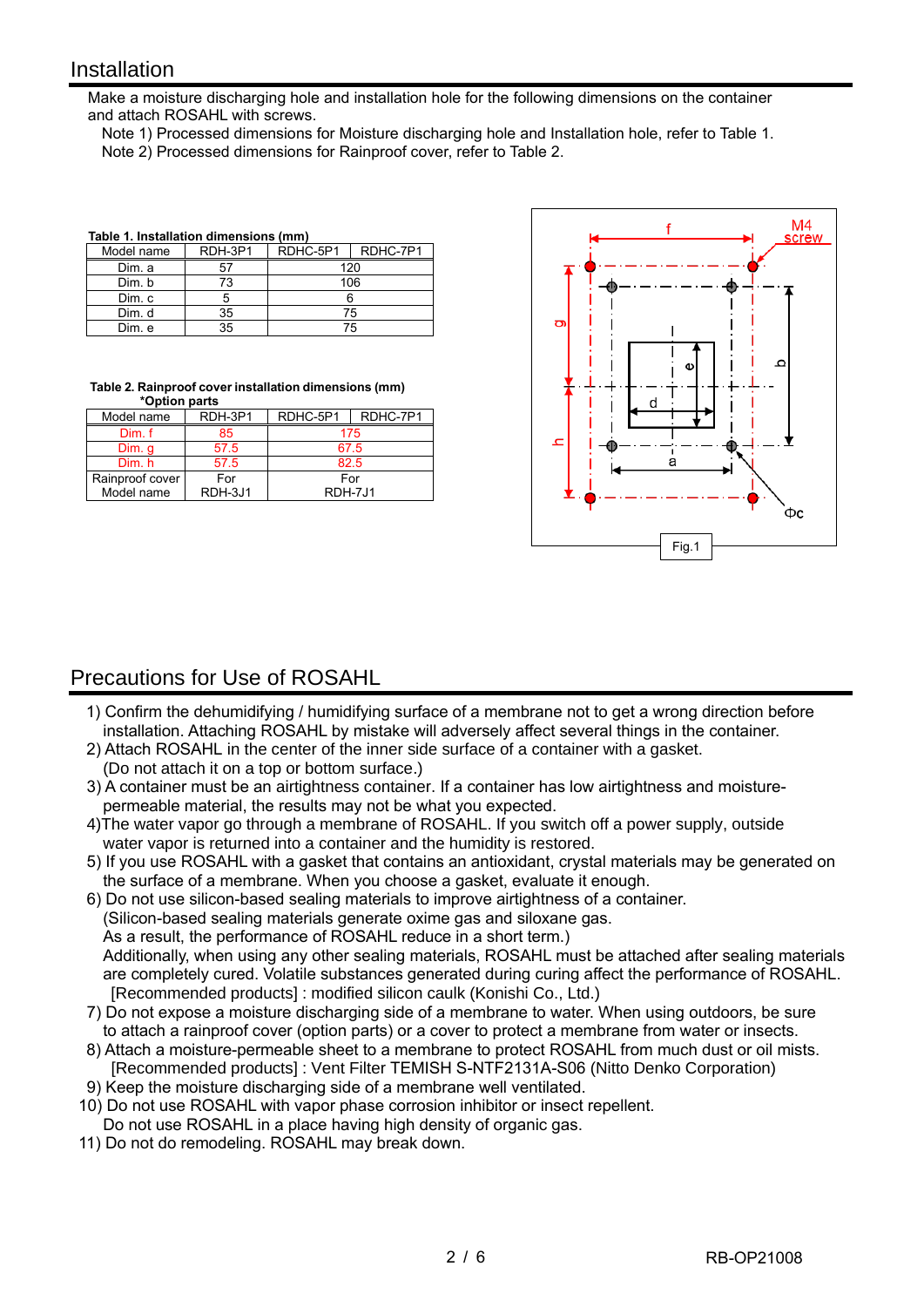#### 1. For RDH-3P1

|             | Please turn on the AC power supply and get energized. (Please use 100/200V AC)                                                                                                                 |
|-------------|------------------------------------------------------------------------------------------------------------------------------------------------------------------------------------------------|
| $\mathbf 2$ | Please confirm lighting of the LED.* (It is a usage state)<br>*Note : It might take 3-5 minutes to light the LED on the initial stage of turning on the power supply.<br>This is not abnormal. |
|             | . Please confirm the following matters when LED doesn't light.                                                                                                                                 |

- (1) Is the power supply correctly connected?
- (2) Is the input voltage correct?

(3) Does not the moisture discharging side of a dehumidifying element get wet? (In this case, the overcurrent protection circuit of the power supply functions and LED does not light. If the wet state is canceled, it returns to normal state.)

### 2. For RDHC-5P1·7P1

|   | Please set the knob of humidity controller as the right side of it as possible.<br>(Low humidity side)                                                                                        |
|---|-----------------------------------------------------------------------------------------------------------------------------------------------------------------------------------------------|
| 0 | Please turn on the AC power supply and get energized. (Please use 100V AC)                                                                                                                    |
| 3 | Please confirm lighting of the LED.* (It is a usage state)<br>*Note: It might take 3-5 minutes to light the LED on the initial stage of turning on the power supply.<br>This is not abnormal. |
|   | .Please confirm the following matters when LED doesn't light.<br>(1) Is the power supply correctly connected?                                                                                 |

 $(2)$  Is the power supply AC100V?

(3) Does not the moisture discharging side of a dehumidifying element get wet? (In this case, the overcurrent protection circuit of the power supply functions and LED does not light. If the wet state is canceled, it returns to normal state.)

**4 Please set the knob of humidity controller at the value you want.** 

#### ●Precautions for Humidity Controller

- (1) The humidity controller only turns on / off the dehumidification function, and does not have the function that keeps inside of a container at the specified humidity.
- (2) There may be a gap about  $\pm 10\%$  from the set value. Also, the conditions of use and depending on changes in the surrounding environment, the gap may become even larger. So please consider the set value as a guide only. We do not guarantee the accuracy.
- (3) Please turn the knob of humidity controller slowly.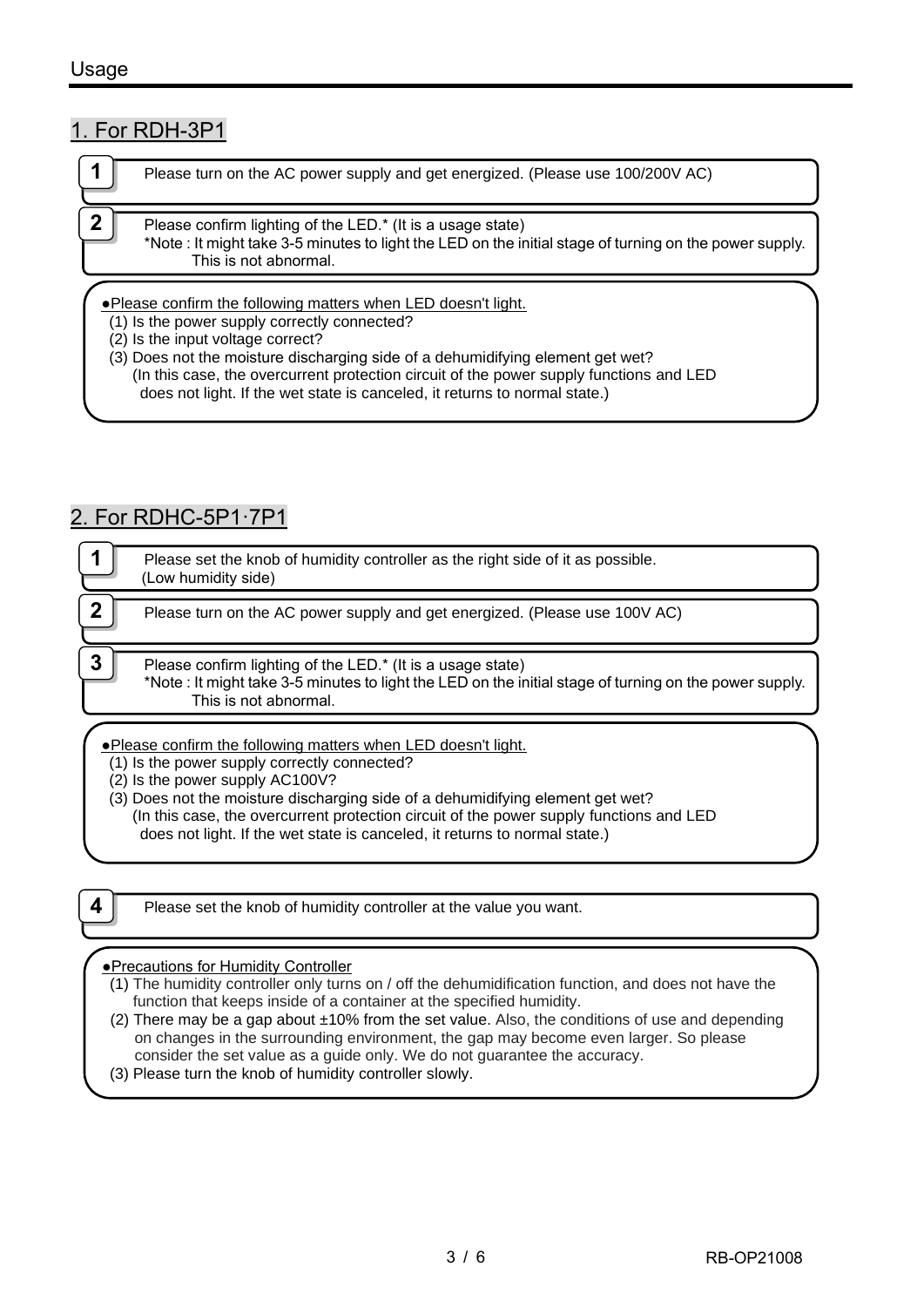#### Specifications

| Items                        | Model Name             | RDH-3P1                    | RDHC-5P1   | RDHC-7P1        |
|------------------------------|------------------------|----------------------------|------------|-----------------|
| Dehumidifying Performance    | $(g/day)^{*1}$         | 2.9                        | 8          | 16              |
| Applicable Volume            | $(m^3)^*$ <sup>2</sup> | ~10.35                     | $\sim$ 1   | ~2              |
| <b>Rated Voltage</b>         | $(\mathsf{V})$         | 100/200 AC<br>$(85 - 264)$ |            | 100 AC (85~132) |
| Power Consumption            | $(W)^*$ <sup>3</sup>   | 3                          | 4          | 8               |
| <b>Dimensions</b>            | $(mm)^{4}$             | 169×72×34                  | 231×144×54 |                 |
| <b>Humidity Set Range</b>    | (%RH) <sup>*5</sup>    | -                          | $20 - 80$  |                 |
| Weight                       | (kg)                   | 0.25                       | 0.65       | 0.85            |
| <b>Operating Temperature</b> | (deg C)                | $-10 \sim 50$              |            |                 |

Notes

The initial value at the temperature of 30 deg C and humidity 60%RH. (The dehumidifying performance will reduce during use. How much it degrades depends on the operating environment and conditions. If any signs of abnormality are seen, early replacement is recommended.)

\*2 The applicable volume is for a sealed, moisture-impermeable container, and may vary depending on the material of the container, state of sealing and required humidity.

\*3 The annual average power consumption in average condition in Japan.

\*4 Dimensions show the values of H  $\times$  W  $\times$  D in the figure below.<br>\*5 RDH-3P1 is not equipped with humidity controller.

**EXECUTE SHOW IS CONSIDERED FOR A PARTICIPALLY** 

### Outline (\*Upper row : RDH-3P1, Lower row : RDHC-5P1·7P1)



4 / 6 RB-OP21008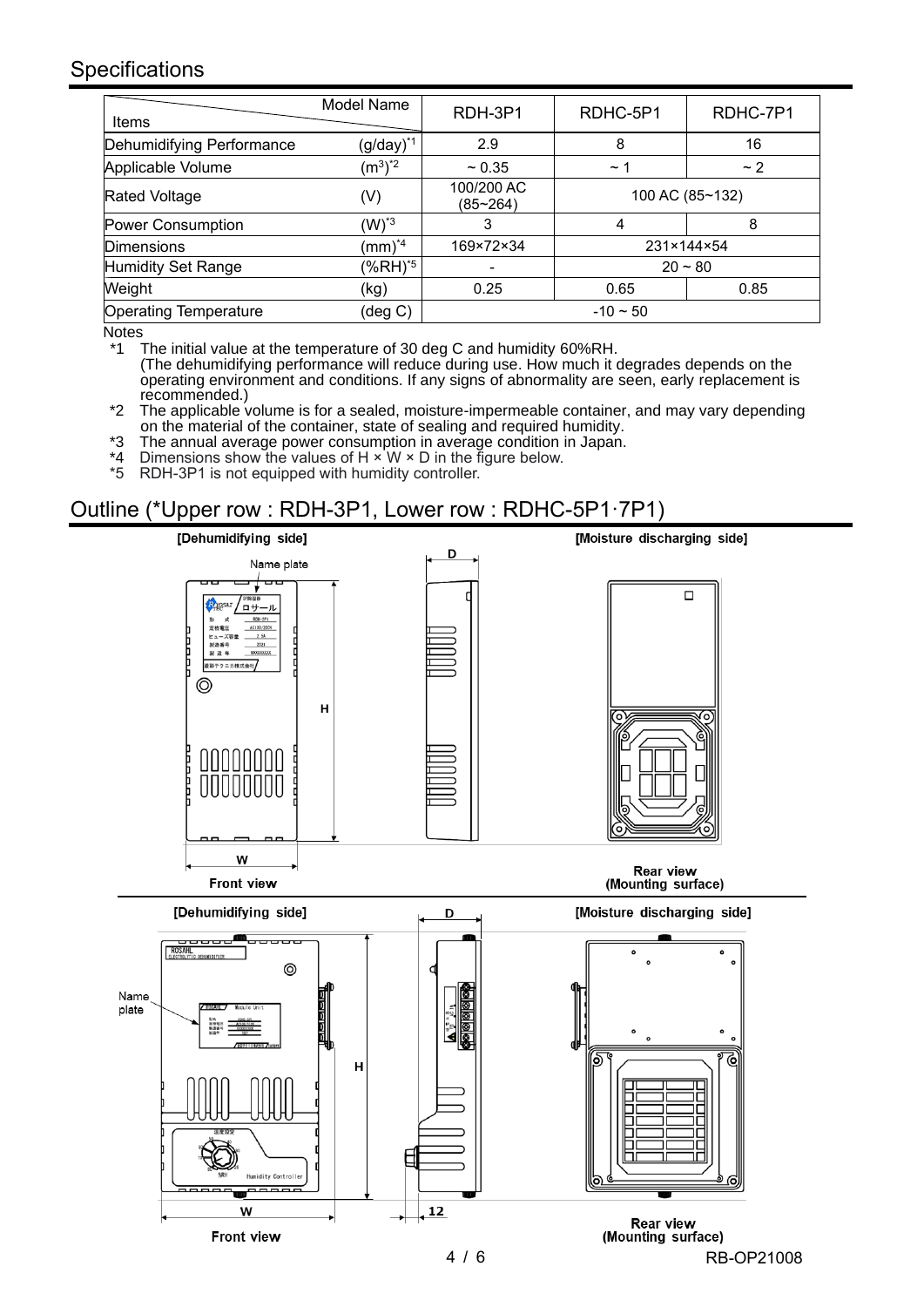#### **Prohibited Substances and Recommended Materials for ROSAHL**

1. Prohibited substances

The substances which adversely affect ROSAHL and harm in response to ROSAHL are as follows. The anode side is affected mainly. Even the additives of materials may be affected. Please evaluate enough when a new substance is adopted or a maker is changed.

| Classification    | Substance Name                                     | State         | <b>Notes</b>                                 |
|-------------------|----------------------------------------------------|---------------|----------------------------------------------|
|                   | hydrochloric acid gas                              | gas           |                                              |
|                   | nitric acid gas                                    | gas           |                                              |
|                   | other corrosion gases                              | gas           |                                              |
|                   | SO <sub>x</sub> gas                                | gas           |                                              |
|                   | NO <sub>x</sub> gas                                | gas           |                                              |
| Inorganic         | chlorine gas                                       | gas           |                                              |
| Matter            | sulfurous acid gas                                 | gas           |                                              |
|                   | other pollution gases                              | gas           |                                              |
|                   | concentrated hydrochloric acid                     | liquid        |                                              |
|                   | concentrated nitric acid                           | liquid        |                                              |
|                   | substance which produces other<br>corrosion gas    | liquid        |                                              |
|                   | divalent metal ion                                 | liquid        |                                              |
|                   | siloxane gas                                       | gas           |                                              |
|                   | oxime gas                                          | gas           |                                              |
|                   | lamp black                                         | gas           |                                              |
|                   | diethylamine                                       | gas           |                                              |
|                   | other amine-based gas                              | gas           |                                              |
|                   | amide-based low molecular weight                   |               |                                              |
|                   | compound                                           | gas, liquid   |                                              |
|                   | methylene chloride                                 | liquid        |                                              |
|                   | perchloroethylene                                  | liquid        |                                              |
|                   | trichloroethylene                                  | liquid        |                                              |
|                   | perchloroethylene                                  | liquid        |                                              |
|                   | tetrachloroethylene                                | liquid        |                                              |
|                   | other chlorinated solvent                          | liquid        |                                              |
|                   | oil mist                                           | liquid        |                                              |
|                   | dimethyl sulfoxide                                 | liquid        |                                              |
| Organic<br>Matter | other sulfur based organic solvent                 | liquid        |                                              |
|                   | silicone sealant                                   | solid         | These substances produce siloxane gas.       |
|                   | silicone grease                                    | solid         | Heat treatment (bake) is necessary to remove |
|                   | silicone rubber                                    | solid         | low molecule siloxane of non-reaction.       |
|                   | silicone-based sealing compound                    | solid         |                                              |
|                   | other siloxane chemical compound                   | solid         |                                              |
|                   | pran-ace                                           | solid         |                                              |
|                   | camphor                                            | solid         |                                              |
|                   | other insect repellent                             | solid         |                                              |
|                   | paradichlorobenzene                                | gas, liquid   |                                              |
|                   | other chlorine-based insect repellent              | gas, liquid   |                                              |
|                   | vapor phase inhibitor                              | liquid, solid |                                              |
|                   | corrosion inhibitor which is added in<br>materials | liquid, solid |                                              |
|                   | cigaret tar constituent                            | gas, liquid   |                                              |
|                   | 2,6-Di-tert-butyl-4-methylphenol (BHT)             | liquid        | The antioxidant which was added in packing   |